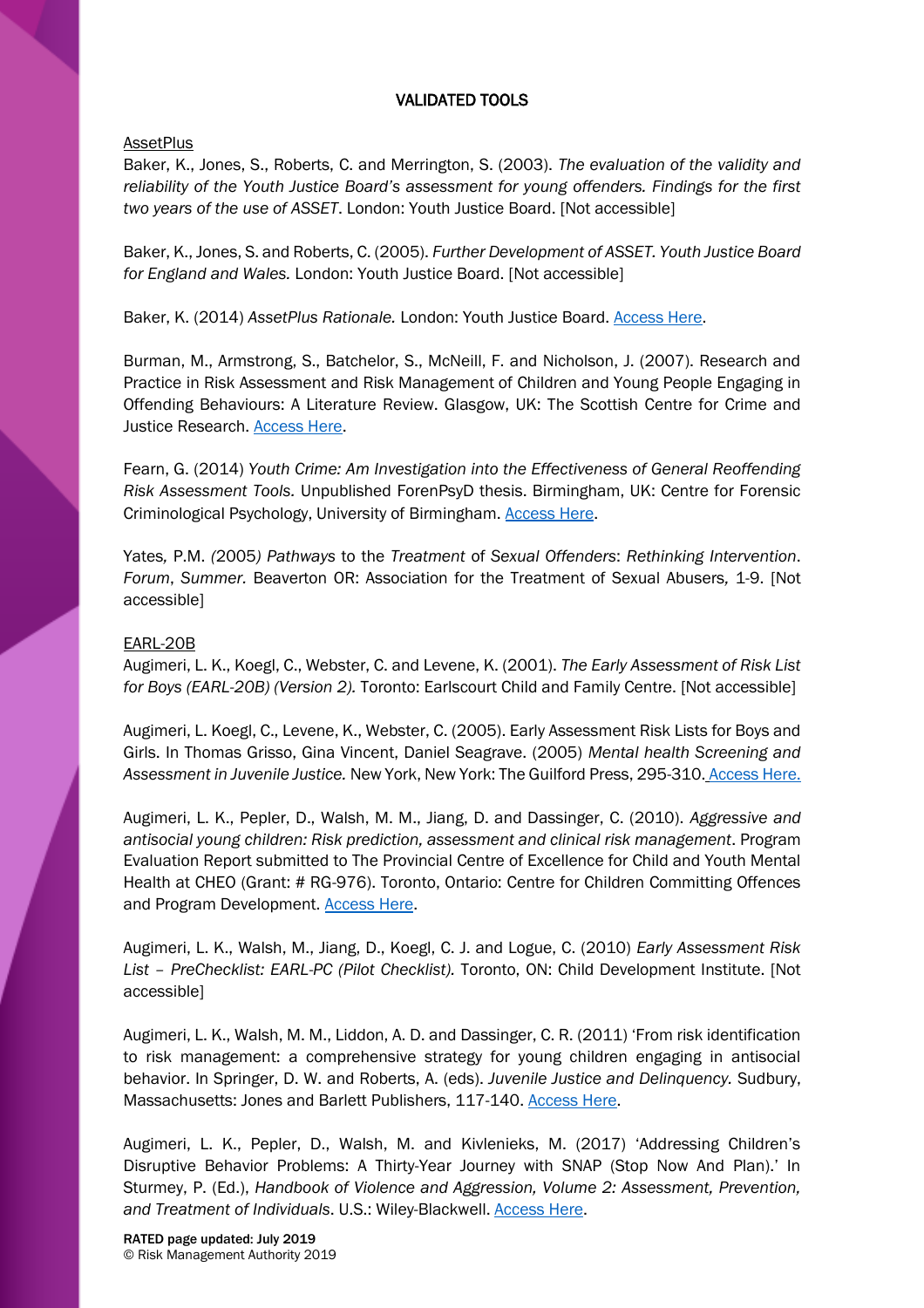Augimeri, L. K., Walsh, M., Donato, A., Blackman, A. and Piquero, A. R. (2018) 'SNAP (Stop Now And Plan): Helping children improve their self-control and externalizing behavior problems.', Journal of Criminal Justice: Special Issue - Advances in Research on Self-Control, 56, 43-49. [Access Here.](https://www.sciencedirect.com/science/article/pii/S0047235217302441)

Augimeri, L. K., Walsh, M., Enebrink, P., Jiang, D., Blackman, A., & Kanter, D. (2019). Genderspecific childhood risk assessment tools: Early Assessment Risk Lists for Boys (EARL-20B) and Girls (EARL-21G). In Otto, R. K. and Douglas, K. S. (Eds.), *Handbook of violence risk assessment, 2nd edition*, 43-62. Oxford, UK: Routledge, Taylor & Francis. [Not accessible]

de Ruiter, C., van Domburgh, L. and Augimeri, L. (2012) 'Risk assessment of antisocial behavior in children under 12: The Early Assessment Risk Lists.' In Lodewijks, H. P. B. and van Domburgh, L. (eds.) *Instruments for risk assessment of harm by and in children and youth*. Amsterdam: Pearson Assessment. [Not accessible]

De Ruiter, C. and Augimeri, L. K. (2012) 'Making delinquency prevention work with children and adolescents: From risk assessment to effective interventions.' In Logan, C. and Johnstone, L. (eds.) *Managing Clinical Risk: A Guide to Effective Practice,* 199-223. London: Routledge. [Access Here.](https://onlinelibrary.wiley.com/doi/abs/10.1002/cbm.1856)

De Ruiter, C. and van Domburgh, L. (2016). *Predictive Validity of the Early Assessment Risk List for Boys (EARL-20B) after First Police Contact: Differences between Western and Non-Western Boys in The Netherlands*. Manuscript in preparation.

Enebrink, P., Långström, N., and Gumpert, C.H. (2006a). Predicting aggressive and disruptive behaviour in referred 6-12 year-old boys: Prospective validation of the EARL-20B risk/needs checklist. *Assessment*, 13(3), 356-367. [Access Here.](https://journals.sagepub.com/doi/pdf/10.1177/1073191106290649)

Enebrink, P., Långström, N., Hultén, A. and Gumpert, C. H. (2006b). Swedish Validation of the EARL-20B: A Decision-Aid for use with Children Presenting with Conduct-Disordered Behaviour. *Nordic Journal of Psychiatry,* 60, 438-446. [Access Here.](https://www.tandfonline.com/doi/full/10.1080/08039480601021795)

Hrynkiw-Augimeri, L. K. (2005). *Aggressive and Antisocial Young Children: Risk Assessment and Management Utilising the Early Assessment Risk List for Boys (EARL-20B).* Unpublished PhD Dissertation. Toronto, Canada: University of Toronto. [Not accessible]

Koegl, C. J. (2011) 'High risk antisocial children: predicting future criminal and health outcomes. Unpublished doctoral thesis. Cambridge, UK: University of Cambridge. [Not accessible]

Koegl, C.J., Farrington, D. and Augimeri, L. (submitted). Predicting Future Criminal Convictions in Children Under Age 12 using The Early Assessment Risk Lists. Journal of Developmental and Life-Course Criminology. Journal of Developmental and Life-Course Criminology, Special issue: Developmental and life-course approaches to crime prevention. [Not accessible]

Levene, K. S., Augimeri, L. K., Pepler, D., Walsh, M., Webster, C. D. and Koegl, C. J. (2001). *Early Assessment Risk List for Girls – Version 1, Consultation Edition (EARL-21 G).* Toronto: Earlscourt Child and Family Centre. [Not accessible]

Webster, C., Douglas, K. S., Eaves, D. and Hart, D. (1997). *HCR-20 assessing risk for violence: Version II.* Burnaby, British Columbia, Canada: Simon Fraser University. [Not accessible]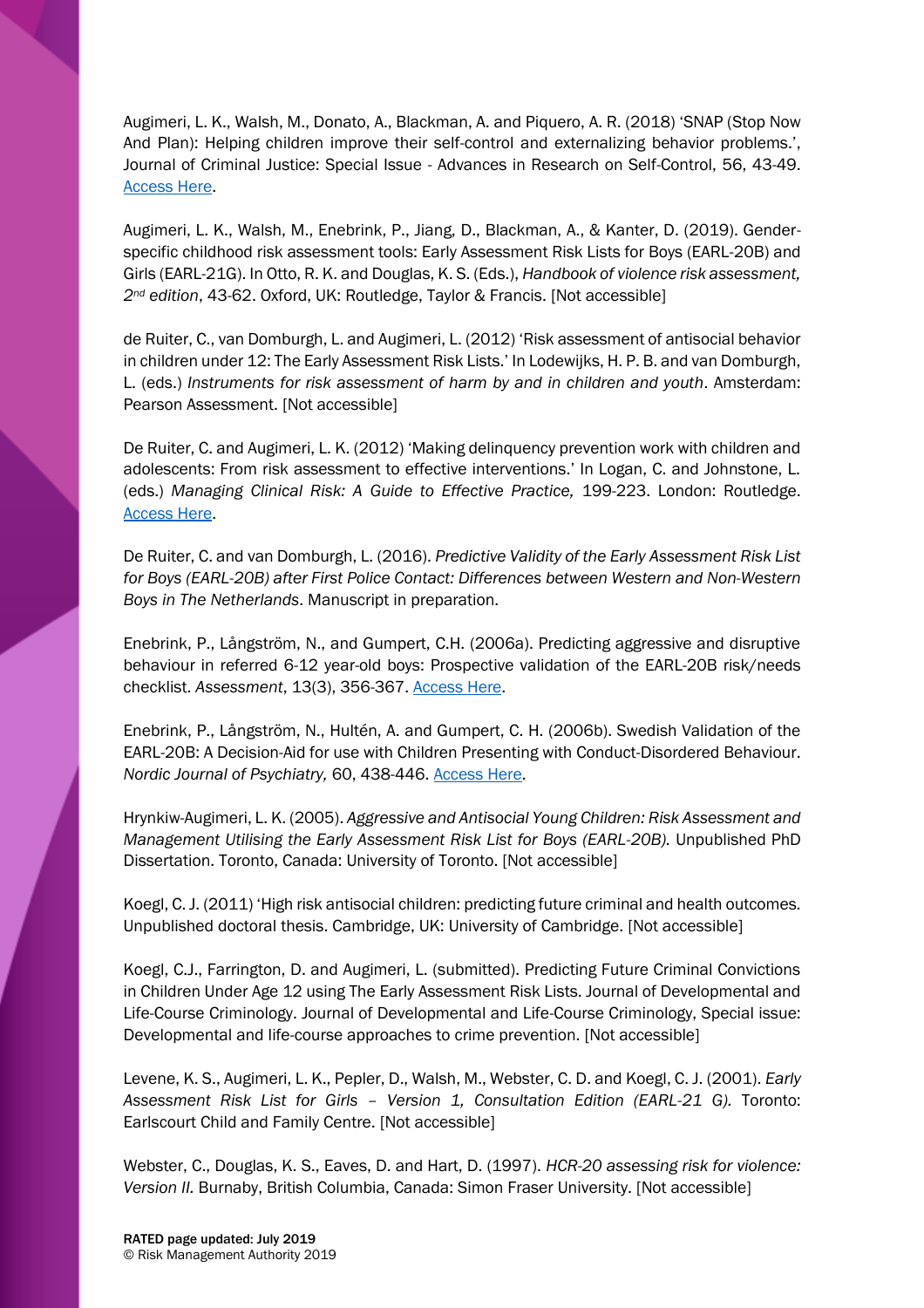Walsh, M., Yuile, A., Jiang, D., Augimeri, L.K., Pepler, D. (2007). *Early Assessment Risk*  List for Girls (EARL-21G): Predicting Antisocial Behaviors and Clinical Implications. Manuscript in preparation.

### YASI

Baird, Chris Theresa Healy, Kristen Johnson, Andrea Bogie, Erin Wicke Dankert and Chris Scharenbroch. (2013) *A comparison of risk assessment instruments in juvenile justice.*  Washington, D. C.: National Council on Crime and Delinquency, U.S. Department of Justice. [Access Here.](https://www.ncjrs.gov/pdffiles1/ojjdp/grants/244477.pdf)

Baronski, R. (2004) *Washington State Juvenile Court Assessment Manual, Version 2.1 (Report No. 04-03-1203).* Olympia, WA: Washington State Institute for Public Policy. [Not accessible]

Jones, N. J. (2013). *Expanding "What Works": The role of strengths in risk assessment.* Poster presented at the annual convention of the American Psychology and Law Society, Portland, Oregon. [Not accessible]

Jones, N. J., Brown, S. L., Wanamaker, K. A., and Greiner, L. E. (2014) 'A Quantitative Exploration of Gendered Pathways to Crime in a Sample of Male and Female Juvenile Offenders.' *Feminist Criminology* 9(2), 113–136. [Access Here.](https://journals.sagepub.com/doi/abs/10.1177/1557085113501850?journalCode=fcxa)

Jones, N. J., Brown, S. L., Robinson, D., and Frey, D. (2015) 'Incorporating Strengths Into Quantitative Assessments of Criminal Risk for Adult Offenders: The Service Planning Instrument.' *Criminal Justice and Behavior 42*(3), 321–338. [Access Here.](https://journals.sagepub.com/doi/abs/10.1177/0093854814547041)

Jones, N. J. Shelley L. Brown, David Robinson and Deanna Frey. (2016) 'Validity of the Youth Assessment and Screening Instrument: A Juvenile Justice tool incorporating risk, needs and strengths.' *Law Human Behavior* 40(2), 182-194. [Access Here.](http://psycnet.apa.org/record/2016-01242-001)

Robinson, D. and Jones, N. (2017) *The validity of youth assessment and screening instrument for justice involved youth in Milwaukee county.* Ottawa, Canada: Orbis Partners Inc. [Not accessible]

Scott, T., Brown, S. I. and Skilling, T. A. (2019) 'Predictive and Convergent Validity of the Youth Assessment and Screening Instrument in a Sample of Male and Female Justice-Involved Youth.' *Criminal Justice and Behavior* 46(6), 811-831. [Access Here.](https://journals.sagepub.com/doi/10.1177/0093854819842585)

Skeem, J., Kennealy, P., Hernandez, I., Tatar, J., Clark, S., Tartar, J., and Keith, F. (2013). *CA-YASI predictive utility: How well do scores and classifications predict youths' infractions and arrests?* Report prepared for the Division of Juvenile Justice, California Department of Corrections and Rehabilitation (CDCR). [Not accessible]

#### YLS/CMI 2.0

Anderson, V. R., Davidson II, W. S., Barnes, A. R. Campbell, C. A., Peterson, J. L. and Onifade, E. (2016) 'The differential predictive validity of the Youth Level of Service Case Management Inventory: the role of gender.' *Psychology, Crime and Law* 22(7), 666-677. [Access Here.](http://psycnet.apa.org/record/2016-32241-003)

Andrews, D. A. and Bonta, J. (1994). *The psychology of criminal conduct*. Cincinnati, OH, US: Anderson Publishing Co. **Access Here.** 

Andrews, D. A., Bonta, J. and Wormith, S. (2011) 'The Risk-Need-Responsivity Model.' *Criminal*  Justice and Behavior 38 (7), 735-755[. Access Here.](https://journals.sagepub.com/doi/10.1177/0093854811406356)

RATED page updated: July 2019 © Risk Management Authority 2019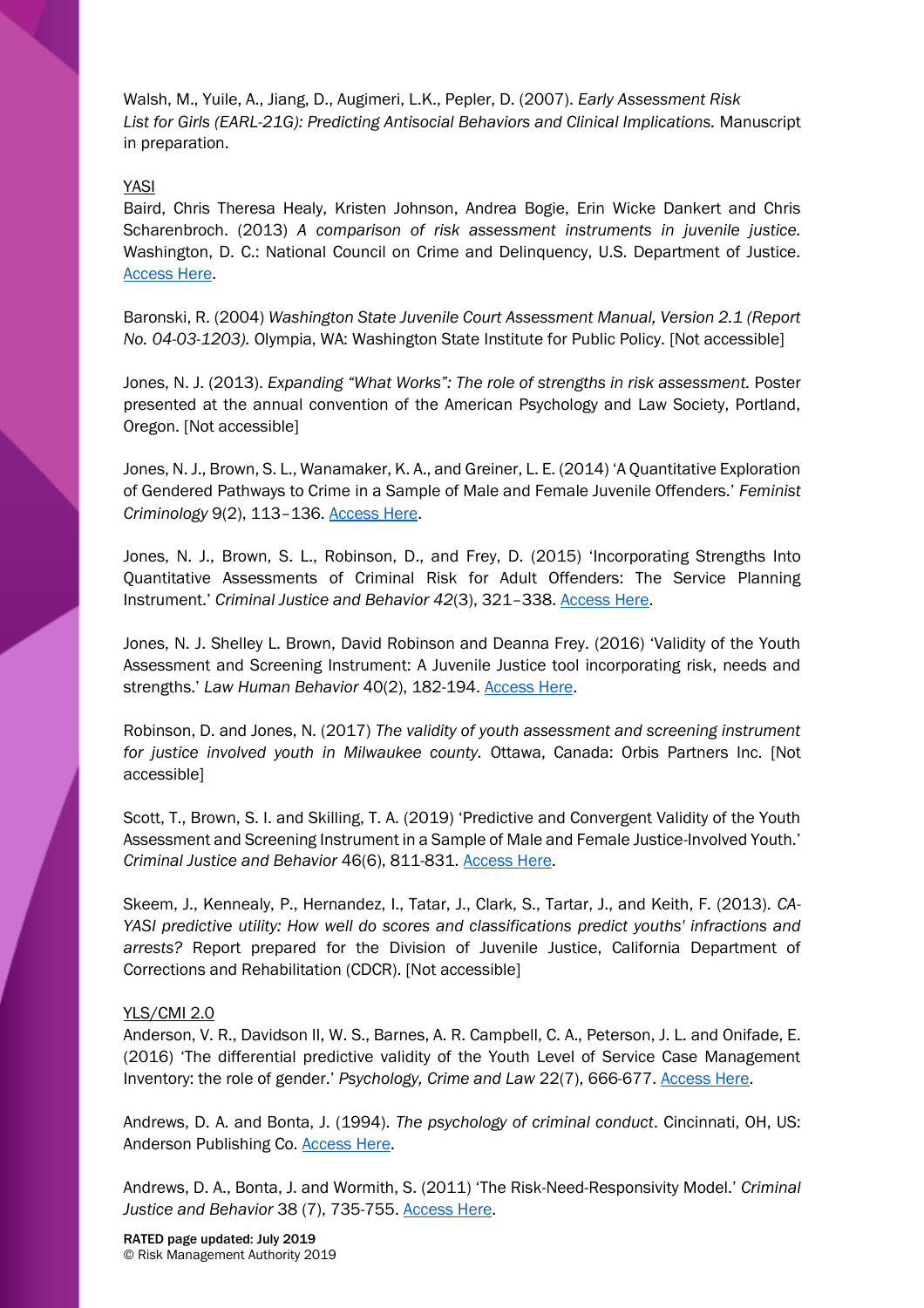Baird, C., Healy, T., Johnson, K., Bogie, A., Wicke Dankert, E. and Scharenbroch, C. (2013) *A comparison of risk assessment instruments in juvenile justice.* Washington, D. C.: National Council on Crime and Delinquency, U.S. Department of Justice. [Access Here.](https://www.ncjrs.gov/pdffiles1/ojjdp/grants/244477.pdf)

Barnes, A. R., Campbell, N. A., Anderson, V. R., Campbell, C. A., Onifade, E. and Davidson, W. S. (2016) 'Validity of initial, exit and dynamic juvenile risk assessment: an examination across gender and race/ethnicity.' *Journal of Offender Rehabilitation* 55(1), 21-38[. Access Here.](http://psycnet.apa.org/record/2015-53175-002)

Bechtel, K., Lowenkamp, C. T. and Latessa, E. (2007) 'Assessing the Risk of Re-Offending for Juvenile Offenders Using the Youth Level of Service/Case Management Inventory.' *Journal of Offender Rehabilitation* 45(3-4), 85-108[. Access Here.](https://www.uc.edu/content/dam/uc/ccjr/docs/articles/Risk_of_Reoffending_YLSCMI.pdf)

Burman, M., Armstrong, S., Batchelor, S., McNeill, F. and Nicholson, J. (2007). Research and Practice in Risk Assessment and Risk Management of Children and Young People Engaging in Offending Behaviours: A Literature Review. Glasgow, UK: The Scottish Centre for Crime and Justice Research. **Access Here.** 

Campbell, C., Onifade, E., Barnes, A., Peterson, J., Anderson, V. Davidson, W. and Gordon, D. (2014) 'Screening Offenders: The Exploration of a Youth Level of Service/Case Management Inventory (YLS/CMI) Brief Screener.' *Journal of Offender Rehabilitation* 53(1), 19-34. [Access](https://www.tandfonline.com/doi/abs/10.1080/10509674.2013.861314)  [Here.](https://www.tandfonline.com/doi/abs/10.1080/10509674.2013.861314)

Chu, C. M., Daffern, M., Thomas, S. and Lim, J. Y. (2012) 'Violence risk and gang affiliation in youth offenders: a recidivism study.' *Psychology, Crime & Law* 18(3), 299-315. [Access Here.](https://www.tandfonline.com/doi/abs/10.1080/1068316X.2010.481626)

Chu, C. M., Goh, M. L. and Chong, D. (2016) 'The Predictive Validity of Savry Ratings for Assessing Youth Offenders in Singapore: A Comparison With YLS/CMI Ratings.' *Criminal Justice and Behavior* 43(6), 793–810. [Access Here.](https://journals.sagepub.com/doi/10.1177/0093854815616842)

Cuervo, K. and Villanueva, L. (2018) 'Prediction of Recidivism With the Youth Level of Service/Case Management Inventory (Reduced Version) in a Sample of Young Spanish Offenders.' *International Journal of Offender Therapy and Comparative Criminology* 62(11), 3562–3580. [Access Here.](https://journals.sagepub.com/doi/abs/10.1177/0306624X17741250?journalCode=ijoe)

Hoge, R. D. and Andrews, D. A. (1995) Australian adaptation of the Youth Level of Service/Case Management Inventory. North Tonawanda, NY: Multi-Health Systems. [Access Here.](http://www.territorystories.nt.gov.au/bitstream/10070/262722/22/annex%209%20-yls-cmi-aa-guide.pdf)

Hoge, R. D. and Andrews, D. A. (2002). *The Youth Level of Service/Case Management Inventory manual and scoring key*. Toronto, ON: Multi-Health Systems. [Not accessible]

Hoge R. D. and Andrews D. A. (2011). *Youth Level of Service/Case Management Inventory 2.0 (YLS/CMI 2.0): User's manual.* Toronto, Ontario, Canada: Multi-Health Systems. [Not accessible]

Jara, P., Garcia-Gomis, A. and Villanueva, L. (2016) 'Impact of type of intervention on youth reoffending: are gender and risk level involved?' *Psychiatry, Psychology, Law* 23(2), 215-223. [Access Here.](https://www.tandfonline.com/doi/abs/10.1080/13218719.2015.1042418)

Latessa, Edward, Lux, Jennifer, Chouhy, Cecilia and Long, Joshua. (2016) *Examining the Validity and Reliability of the Youth Level of Service/Case Management Inventory 2.0 for the South*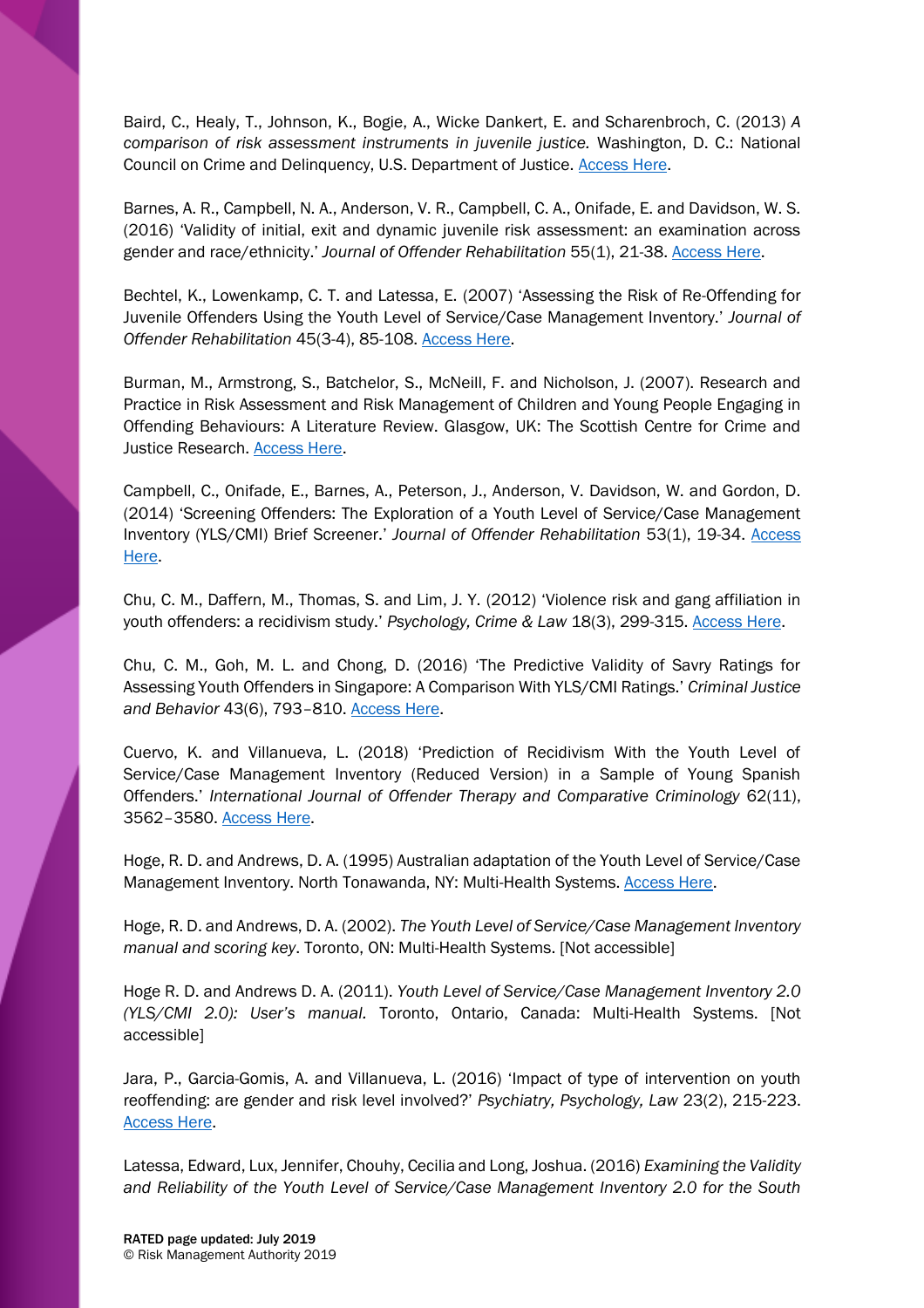*Dakota Department of Corrections – Juvenile Community Corrections*. Cincinnati, Ohio: University of Cincinnati Corrections Institute. [Access Here.](https://www.uc.edu/content/dam/cech/centers/ccjr/docs/SD_Validation_Final_Report-5.20.15.pdf)

Marshall. J., Egan. V., English., E. and Jones. R. (2006) 'Relative Validity of Psychopathy Versus Risk/Needs-Based Assessments in the Prediction of Adolescent Offending Behaviour.' *Legal and Criminological Psychology* 11(2), 197-210. [Access Here.](https://onlinelibrary.wiley.com/doi/abs/10.1348/135532505X68719)

McGrath, A. and Thompson, A. P. (2012) 'The Relative Predictive Validity of the Static and Dynamic Domain Scores in Risk-Need Assessment of Juvenile Offenders. '*Criminal Justice and Behavior* 39(3), 250–263. [Access Here.](https://journals.sagepub.com/doi/abs/10.1177/0093854811431917?journalCode=cjbb)

McGrath, Andrew J., Thompson, Anthony P. and Goodman-Delahunty, Jane. (2018) 'Differentiating Predictive Validity and Practical Utility for the Australian Adaptation of the Youth Level of Service/Case Management Inventory.' *Criminal Justice and Behaviour* 45(6), 820-834. [Access Here.](https://journals.sagepub.com/doi/abs/10.1177/0093854818762468)

McLachlan, Kaitlyn, Gray, Andrew L., Roesch, Ronald, Douglas, Kevin S. and Viljoen, Jodi L. (2018) 'An evaluation of the predictive validity of the SAVRY and the YLS/CMI in justice involved youth with fetal alcohol spectrum disorder.' *Psychological Assessment* 30(12), 1640-1651. [Access Here.](https://psycnet.apa.org/record/2018-30939-001)

Olver, M. E., Stockdale, K. C., and Stephen Wormith, J. (2009) 'Risk Assessment With Young Offenders: A Meta-Analysis of Three Assessment Measures.' *Criminal Justice and Behavior* 36(4), 329–353. [Access Here.](https://journals.sagepub.com/doi/10.1177/0093854809331457)

Olver, M. E., Stockdale, K. C., and Wong, S. C. P. (2012) 'Short and long-term prediction of recidivism using the youth level of service/case management inventory in a sample of serious young offenders.' *Law and Human Behavior* 36(4), 331-344[. Access Here.](http://psycnet.apa.org/record/2011-27118-001)

Onifade, E., Davidson, W., Livsey, S., Turke, G., Horton, C., Malinowski, J., Atkinsin, D., Wimberly, D. (2008a) 'Risk assessment: Identifying patterns of risk in young offenders with the Youth Level of Service/Case Management Inventory.' *Journal of Criminal Justice* 36(2), 165-173. [Access Here.](http://psycnet.apa.org/record/2008-05469-006)

Onifade, E., Davidson, W., Campbell, C., Turke, G., Malinowski, J. and Turner, K. (2008b) 'Predicting Recidivism in Probationers With the Youth Level of Service Case Management Inventory (YLS/CMI).' *Criminal Justice and Behavior* 35(4), 474–483. [Access Here.](https://journals.sagepub.com/doi/abs/10.1177/0093854807313427)

Onifade, E., Davidson, W. and Campbell, C. (2009) 'Risk Assessment: The Predictive Validity of the Youth Level of Service Case Management Inventory with African Americans and Girls.' *Journal of Ethnicity in Criminal Justice* 7(3), 205-221. [Access Here.](https://www.tandfonline.com/doi/abs/10.1080/15377930903143544)

Perrault, R. T., Vincent G. M. and L. S. Guy. (2017) 'Are risk assessments racially biased? Field study of the SAVRY and YLS/CMI in probation.' *Psychological Assessment* 29 (6), 664-678. [Access Here.](http://psycnet.apa.org/record/2017-24382-007)

Pusch, N. and Holtfreter, K. (2018) 'Gender and Risk Assessment in Juvenile Offenders: A Meta-Analysis.' *Criminal Justice and Behavior* 45(1), 56–81[. Access Here.](https://journals.sagepub.com/doi/10.1177/0093854817721720)

Rennie, C. and Dolan, M. (2010) 'Predictive validity of the Youth Level Of Service/Case Management Inventory in custody sample in England.' *Journal of Forensic Psychiatry and Psychology* 21(3), 407–25. [Access Here.](https://www.tandfonline.com/doi/abs/10.1080/14789940903452311)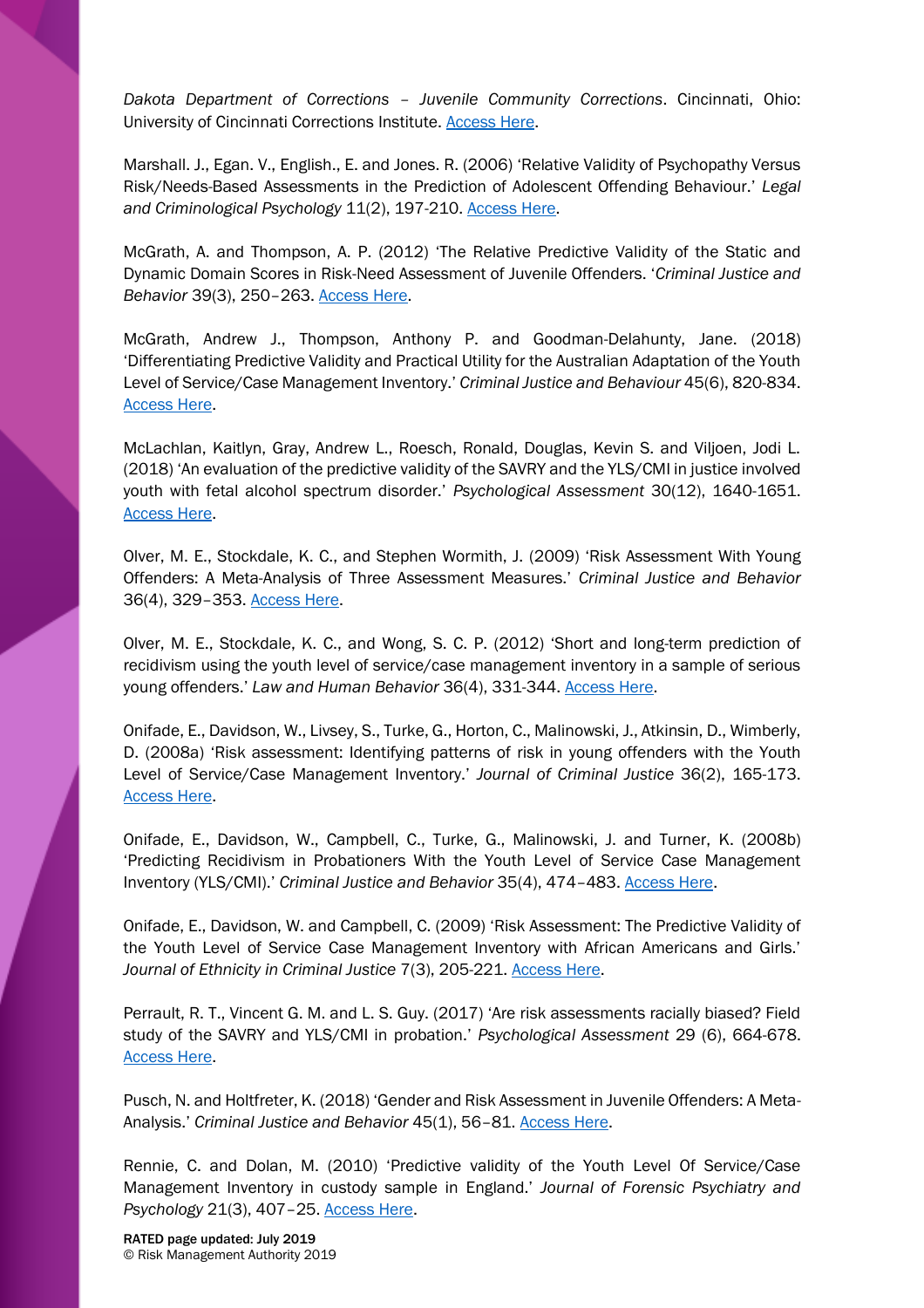Salekin, R. T. (2008) 'Psychopathy and recidivism from mid-adolescence to young adulthood: Cumulating legal problems and limiting life opportunities.' *Journal of Abnormal Psychology*  117(2), 386-395. [Access Here.](http://psycnet.apa.org/record/2008-05639-013)

Schmidt, F., McKinnon, L., Chattha, H. K., and Brownlee, K. (2006) 'Concurrent and predictive validity of the Psychopathy Checklist: Youth version across gender and ethnicity.' *Psychological Assessment* 18(4), 393-401[. Access Here.](http://psycnet.apa.org/record/2006-22005-004)

Schmidt, F., Sinclair, S. M. and Thomasdottir, S. (2016) 'Predictive validity of the youth level of service/case management inventory with youth who have committed sexual and non-sexual offences: the utility of professional override.' *Justice and Behavior* 43(3), 413-430. [Access](https://journals.sagepub.com/doi/abs/10.1177/0093854815603389?journalCode=cjbb)  [Here.](https://journals.sagepub.com/doi/abs/10.1177/0093854815603389?journalCode=cjbb)

Schwalbe, C. S. (2008) 'A Meta-Analysis of Juvenile Justice Risk Assessment Instruments: Predictive Validity by Gender.' *Criminal Justice and Behavior* 35(11), 1367–1381[. Access Here.](https://journals.sagepub.com/doi/10.1177/0093854808324377)

Scott, T., Brown, S. I. and Skilling, T. A. (2019) 'Predictive and Convergent Validity of the Youth Assessment and Screening Instrument in a Sample of Male and Female Justice-Involved Youth.' *Criminal Justice and Behavior* 46(6), 811-831. [Access Here.](https://journals.sagepub.com/doi/10.1177/0093854819842585)

Stockdale, K. C. (2008) *The Validity and reliability of the Violence Risk Scale-Youth Version (VRs-YV).* Unpublished Doctoral Dissertation). Saskatoon, Canada: University of Saskatchewan. [Access Here.](https://harvest.usask.ca/handle/10388/etd-08292008-113213)

Taylor, Alan. (2018) *Risk Profiles and the YLS/CMI: Examining Mean Differences in Gender, Race, Hispanic Origin, Child Service History, Gangs and Offence Type*. Master of Social Work Degree, University of Manitoba: Winnipeg. **Access Here.** 

Vaswani, N. (2013) *The use of the YLS/CMI in Scotland*. Glasgow, UK: Centre for Youth and Criminal Justice. No 01 (November). [Access Here.](https://cycj.org.uk/wp-content/uploads/2014/07/02311-CYCJ-briefing-paper_one.pdf)

Vaswani, N. and Merone, L. (2012) 'Are there risks with risk assessment? A study of the predictive accuracy of the youth level of service case management inventory with young offenders in Scoltand.' *The British Journal of Social Work* 44(8), 2163-2187. [Access Here.](https://academic.oup.com/bjsw/article-abstract/44/8/2163/1615942?redirectedFrom=fulltext)

Vieira T. A., Skilling T. A., Peterson-Badali M. (2009) 'Matching court-ordered services with treatment needs: Predicting treatment success with young offenders.' *Criminal Justice and Behavior* 36, 385-401[. Access Here.](https://journals.sagepub.com/doi/10.1177/0093854808331249)

Viljoen, J. L., Elkovitch, N., Scalora, M. J., & Ullman, D. (2009) 'Assessment of reoffense risk in adolescents who have committed sexual offenses: Predictive validity of the ERASOR, PCL:YV, YLS/CMI, and Static-99.' *Criminal Justice and Behavior* 36(10), 981-1000[. Access Here.](http://psycnet.apa.org/record/2009-17903-001)

Villanueva, L., Gomis-Pomares, A. and Adrian, J. E. (2019) 'Predictive Validity of the YLS/CMI in a Sample of Spanish Young Offenders of Arab Descent.' *International Journal of Offender Therapy and Comparative Criminology,* 1-17. [Access Here.](https://journals.sagepub.com/doi/full/10.1177/0306624X19834403)

Welsh, J. L., Schmidt, F., McKinnon, L., K., H. and Meyers, J. R. (2008) 'A Comparative Study of Adolescent Risk Assessment Instruments: Predictive and Incremental Validity.' *Assessment* 15(1), 104–115. [Access Here.](https://journals.sagepub.com/doi/abs/10.1177/1073191107307966)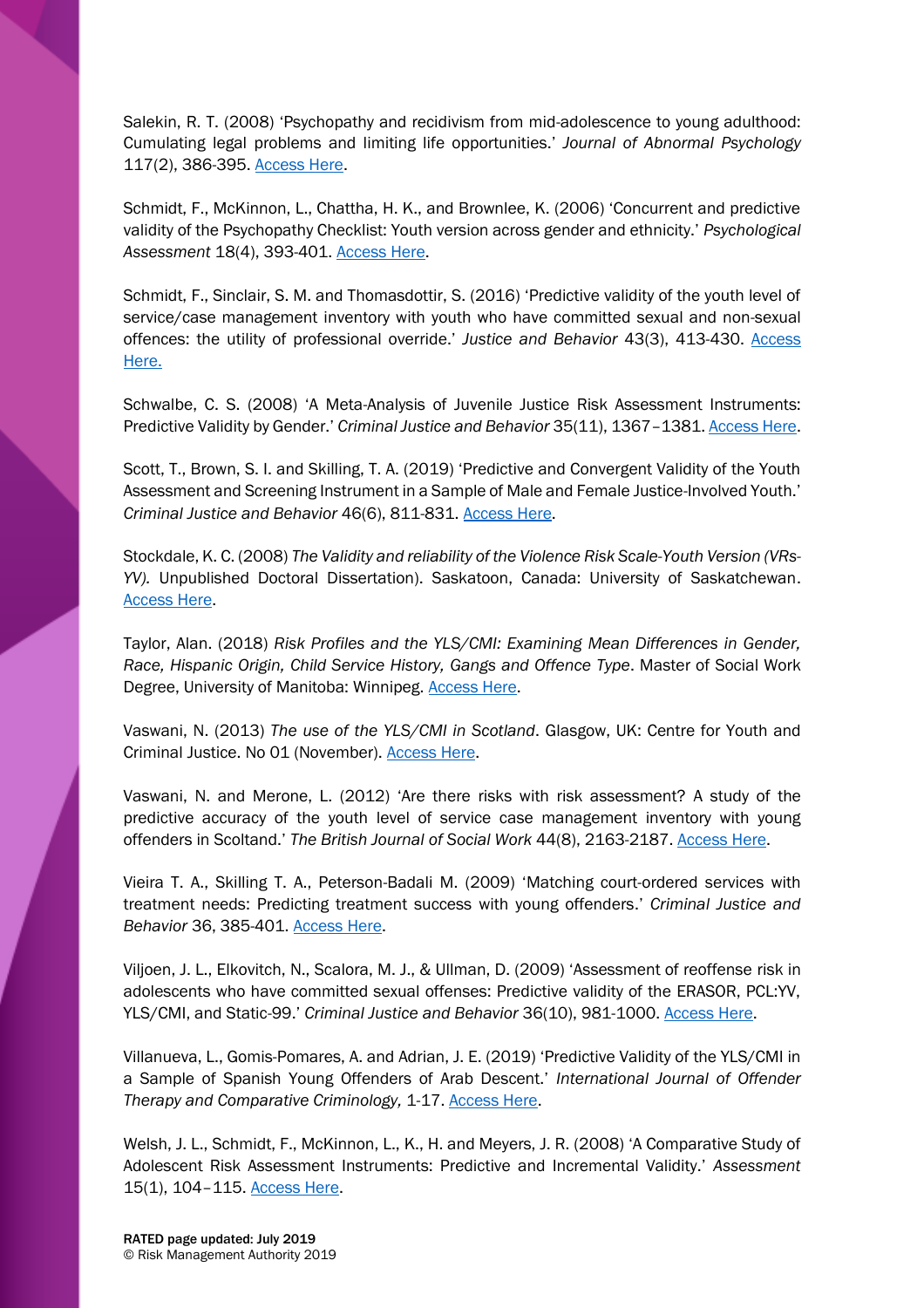Yates*,* P.M. *(*2005*) Pathways to the Treatment* of *Sexual Offenders*: *Rethinking Intervention.*  Forum*,* Summer*.* Beaverton OR*:* Association for the Treatment *of* Sexual Abusers*,* 1-9. [Not accessible]

# TOOLS AWAITING VALIDATION

## EARL-21G

Augimeri, L. K., Koegl, C. J., Levene, K. S. and Webster, C. D. (2005) 'Early Assessment Risk Lists for Boys and Girls.' In Grisso, T., Vincent, G. and Seagrave, D. (eds.). *Mental health screening and assessment in juvenile justice*. New York, NY: Guilford Press, 295-310. [Access](https://psycnet.apa.org/record/2005-04651-019)  [Here.](https://psycnet.apa.org/record/2005-04651-019)

Augimeri, L. K., Enebrink, P., Walsh, M. and Jiang, D. (2010a) 'Gender-Specific Childhood Risk Assessment Tools: Early Assessment Risk Lists for Boys (EARL-20B) and Girls (EARL-21G).' In Otto, R. K. and Douglas, K. S. (eds.) *Handbook of Violence Risk Assessment.* London: Routledge, 43-62. [Access Here.](https://books.google.co.uk/books?id=p1JoYbAAN7QC&printsec=frontcover&source=gbs_ge_summary_r&cad=0#v=onepage&q&f=false)

Augimeri, L. K., Pepler, D., Walsh, M. M., Jiang, D. and Dassinger, C. (2010b). *Aggressive and antisocial young children: Risk prediction, assessment and clinical risk management*. Program Evaluation Report submitted to The Provincial Centre of Excellence for Child and Youth Mental Health at CHEO (Grant: # RG-976). Toronto, Ontario: Centre for Children Committing Offences and Program Development. **Access Here.** 

Augimeri, L., Walsh, M. and Donato, A. (2016) 'SNAP® (Stop Now and Plan) and Future Criminal Outcomes: A Case for Intervention During the Middle Years.' *International Association of Forensic Mental Health Services,* June 21st-23rd. New York: Fordham University. [Access Here.](http://www.iafmhs.org/resources/Documents/2016%20IAFMHS%20CONFERENCE%20PROGRAM%20FINAL.pdf)

Augimeri, L. K., Pepler, D., Walsh, M. and Kivlenieks, M. (2017) 'Addressing Children's Disruptive Behavior Problems: A Thirty-Year Journey with SNAP (Stop Now And Plan).' In Sturmey, P. (Ed.), *Handbook of Violence and Aggression, Volume 2: Assessment, Prevention, and Treatment of Individuals*. U.S.: Wiley-Blackwell. [Access Here.](https://www.wiley.com/en-gb/The+Wiley+Handbook+of+Violence+and+Aggression-p-9781119057550)

Augimeri, L., Walsh, M., and Donato, A. (2016) *SNAP (Stop Now And Plan) and future criminal outcome: A case for intervention during the middle years–Part II.* Symposium paper presented at the International Association of Forensic Mental Health Services Conference, New York, NY. [Access Here.](http://www.iafmhs.org/resources/Documents/2016%20IAFMHS%20CONFERENCE%20PROGRAM%20FINAL.pdf)

Augimeri, L. K., Walsh, M., Donato, A., Blackman, A. and Piquero, A. R. (2018) 'SNAP (Stop Now And Plan): Helping children improve their self-control and externalizing behavior problems.', Journal of Criminal Justice: Special Issue - Advances in Research on Self-Control, 56, 43-49. [Access Here.](https://www.sciencedirect.com/science/article/pii/S0047235217302441)

de Ruiter, C. and Augimeri, L. K. (2012) 'Making delinquency prevention work with children and adolescents: From risk assessment to effective interventions.' In C. Logan and L. Johnstone (Eds.), *Managing clinical risk: A guide to effective practice*. London, UK: Routledge, 199-223. [Access Here.](http://www.corinederuiter.eu/publications.php?y=2012)

Koegl, C. J. (2011) *High-risk antisocial children. Predicting future criminal and health outcomes*. Doctoral dissertation. Cambridge, UK: Institute of Criminology, University of Cambridge. [Not accessible]